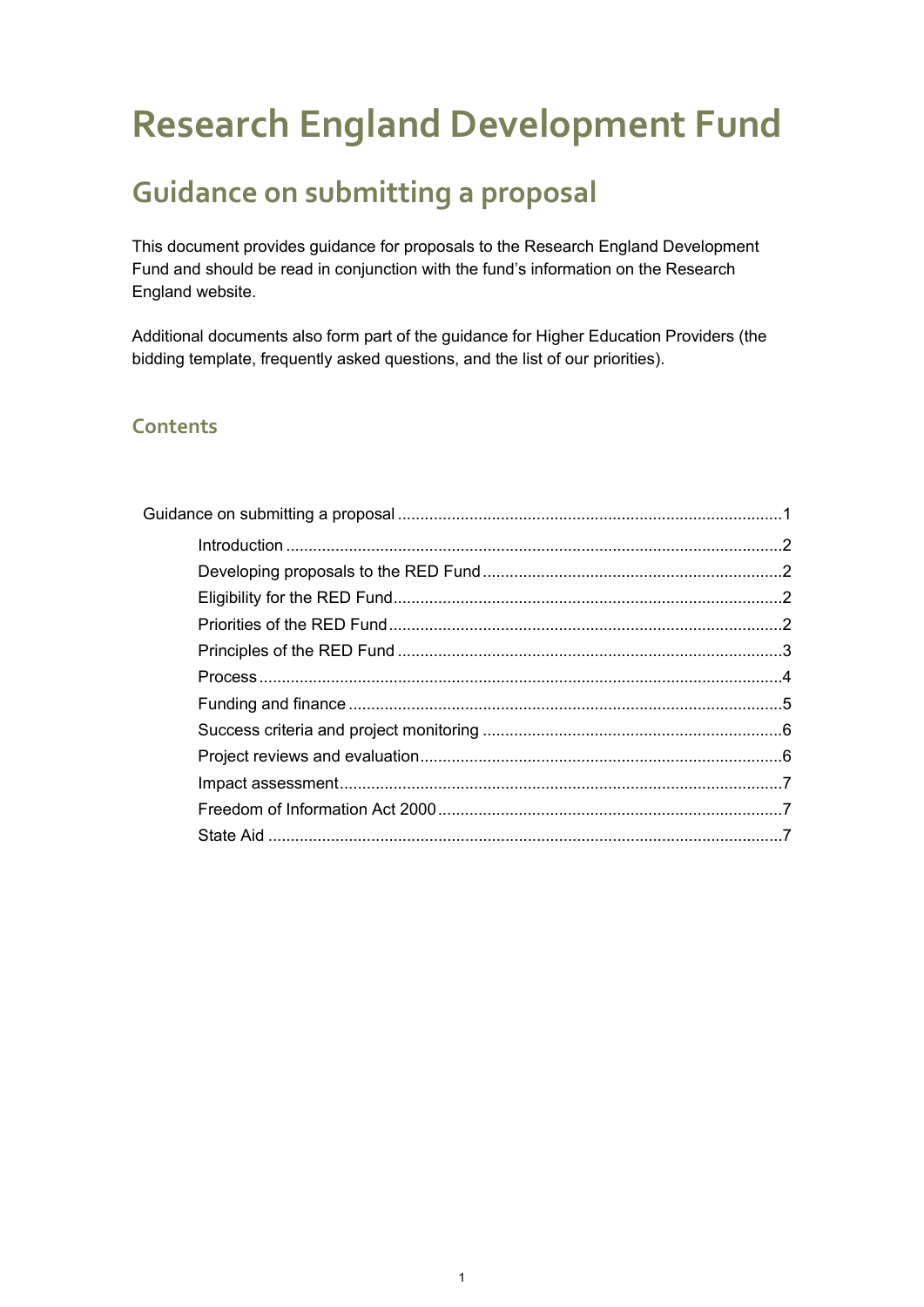# <span id="page-1-0"></span>**Introduction**

1. The Research England Development (RED) Fund aims to support the development of the higher education sector's research and knowledge exchange in line with the developing priorities of Government and UK Research and Innovation (UKRI). The Fund will do this by supporting time-limited developmental projects for significant public benefit. Projects will most likely be collaborative in nature in order to secure benefits beyond the lead provider.

# <span id="page-1-1"></span>**Developing proposals to the RED Fund**

2. The first step in considering making a proposal to the fund is to test the project idea with a representative of Research England. Email [REDevelopmentFund@re.ukri.org](mailto:REDevelopmentFund@re.ukri.org) to log your interest and to be put in touch with the appropriate contact. We will advise on general fit with the fund policies and priorities, and the likely chances of success. If the project idea is at an early stage of thinking, an initial discussion may be more suitable. You may then be requested to complete a short summary of a proposed project idea, on one or two sides of A4. Alternatively, providers can submit the short summary, and we will seek to respond within two weeks.

3. Formal proposals must be worked up according to our guidance. Interested bidders should keep Research England informed of key developments so that we can provide advice as required and take account of any critical timing and external funding factors in our process. **Do note that successful proposals generally emerge after extensive discussions with us, and our templates must be used for all formal submissions.**

# <span id="page-1-2"></span>**Eligibility for the RED Fund**

4. The Research England terms and conditions state that for a provider to be eligible for grant funding from Research England, it must meet the following criteria:

- a. The provider must be registered with the Office for Students (OfS) in the Approved (fee cap) category of the OfS's register. This includes continuing to meet the OfS's ongoing conditions of registration.
- b. The provider must be undertaking of research and related activities (which includes knowledge exchange).
- c. The principal though not necessarily exclusive aim of the provider's research activity should be the creation of new knowledge which is made freely available to all.

5. In addition to our standard eligibility requirements, to access the RED Fund, providers must be able to demonstrate evidence of expertise in relation to the focus of the project for which they are seeking funding. Projects related to research must build on existing excellence; while projects in KE must build on KE expertise.

# <span id="page-1-3"></span>**Priorities of the RED Fund**

6. The RED Fund provides targeted investment for time-limited project-based activity led by providers. The fund supports: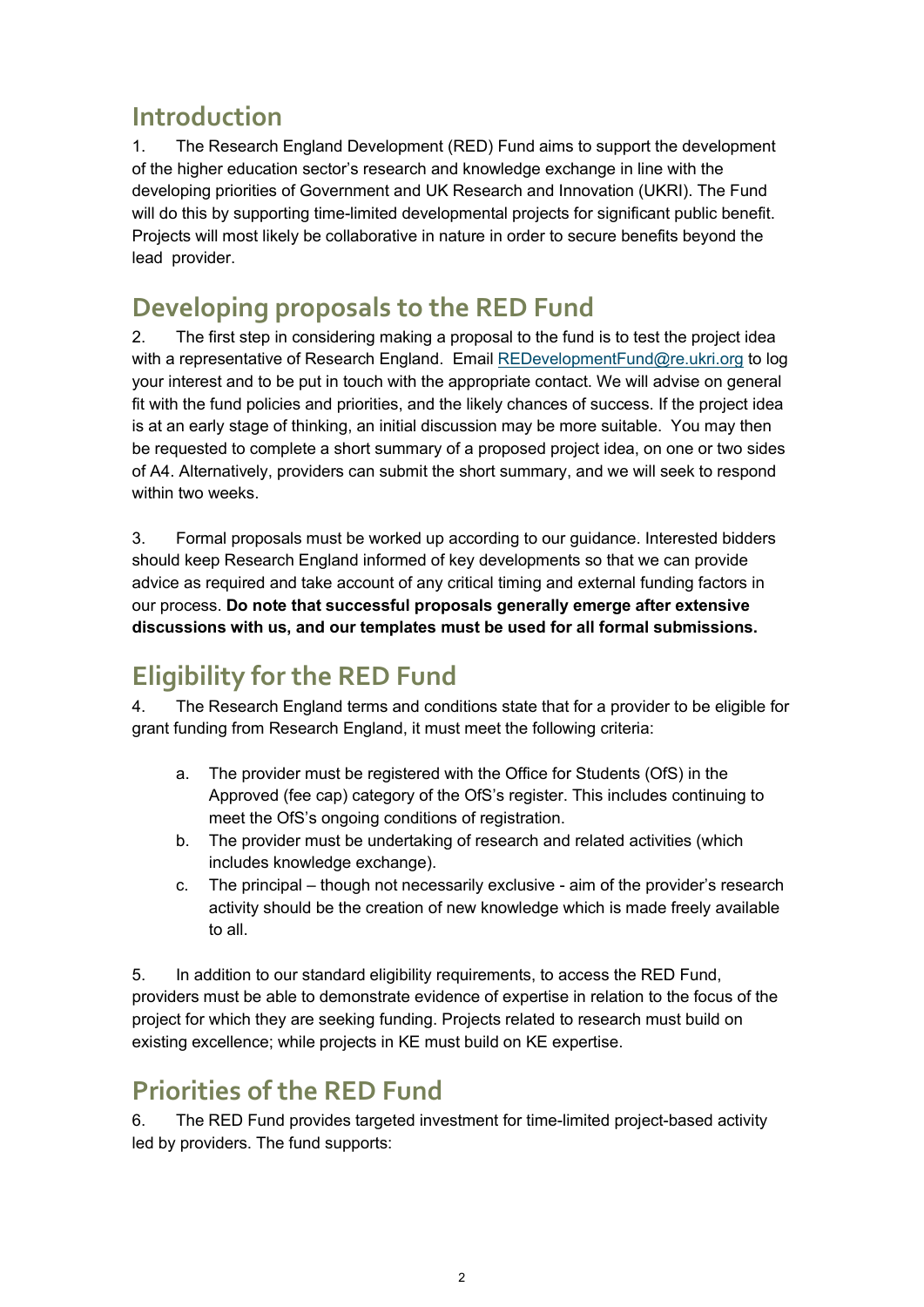- a. Activities contributing to Government and UKRI policy priorities both short and longer-term.
- b. Innovative approaches to research and knowledge exchange in providers.
- c. Collaboration between providers or between a provider and partners external to HE.
- d. Risk sharing where there are financial contributions, and investments/leverage from appropriate partners and beneficiaries – and support for higher risk activities.
- e. Additionality activity that would not otherwise happen without our investment.

7. The fund has key priority areas for investment. All bids must clearly fit with **one** of these priorities in order to be successful. To see the list of current priorities, please refer to the separate document on our website.

8. We may also issue calls for funding in specific policy areas which require targeted interventions and investment, and may use this mechanism to support a specific priority rather than take forward 'bottom up' bids in the same area. We may also use workshops/sandpits to provide more advice on our requirements for proposals in specific priority areas, in order to support high quality bids.

9. The fund's priorities will change and evolve regularly, in line with Government and UKRI priorities and development of our policies. We will advise:

- when priorities are changing;
- our highest priorities for investment during a particular period; and we may note areas where we have sufficient existing projects in a particular area.

Our intention is to support the highest priority activities, and to provide a clear focus for bidders to help alleviate any wasted resources to help minimise burden on both bidders and the assessment process.

### <span id="page-2-0"></span>**Principles of the RED Fund**

- 10. The RED Fund is used in line with four key principles:
	- **Focused on our priorities**: As discretionary funding, the RED Fund investments will be focused on achieving our priorities rather than the positioning of individual providers. We will invest based on ideas from and negotiation with providers.
	- **Exceptional funding**: The RED Fund should be used to secure benefits that could not adequately or reasonably be achieved through other means, by Research England and/or by universities (such as formula funding, information, and regulation).
	- **Delivering net public benefit**: The benefits arising from our funding to the public, to universities as a whole and students should outweigh those to the providers receiving funding. This may be achieved particularly in a collaborative project.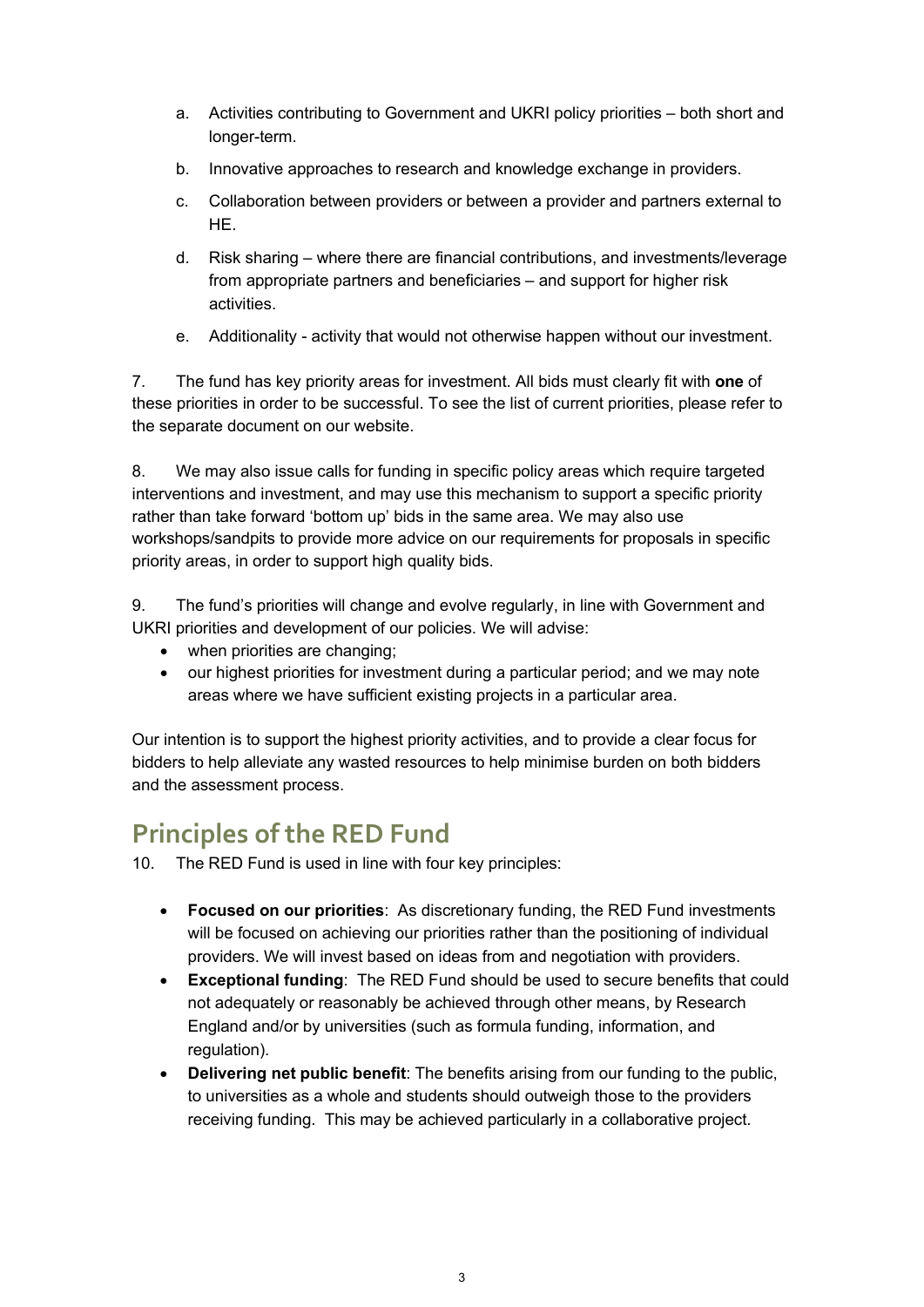- **Overall system consistency**: our investments should be consistent with the Government's aspiration for a dynamic research and innovation system that builds upon strength and success.
- 11. We expect all proposals to demonstrate:
	- Robust project management including dissemination and evaluation, with full consideration of risk.
	- Value for money including clear success criteria, impacts and outcomes proportionate to the funding sought, return on investment, and clear contributions from key partners.
- 12. In assessing proposals we will consider:
	- What issue is being addressed and what evidence is available to demonstrate its significance?
	- How does the issue fit with Research England's priorities for the fund?
	- What alternatives have been considered other than the RED Fund to address the issue?
	- Why can the issue not be tackled by the provider alone?
	- What would happen if Research England did not provide funding and what evidence is available to demonstrate this?
	- What evidence is available to demonstrate and quantify the benefits of the project to the public, to universities and colleges, and potentially to students?
	- Are there clear objectives, and is it clear how the project's success will be measured?
	- Are the activities appropriate to the issues and objectives identified?
	- Does the project have clear milestones and are the timescales realistic?
	- Are the costs appropriate and does the investment represent value for money for Research England, taking into account the outputs and outcomes identified?
	- Is there a suitable strategic and financial commitment from the participating provider(s) and any other key partners / beneficiaries?
	- Is there evidence of a robust risk assessment and are there suitable plans for project and risk management?
	- The approach to evaluate long term impact of the project.
	- State aid issues.

### <span id="page-3-0"></span>**Process**

#### **Initial discussion and advice**

13. We will advise on general fit with the fund policies and priorities, and the likely chances of success. We will aim to respond to the short summary of your project idea within two weeks, to advise on whether and how to proceed with further work on a bid.

#### **Development of a bid**

14. Proposals must be worked up according to our guidance. Interested bidders should keep Research England informed of key developments so that we can provide advice as required and take account of any critical timing and external funding factors in our process. **Do note that successful proposals generally emerge after extensive discussions with**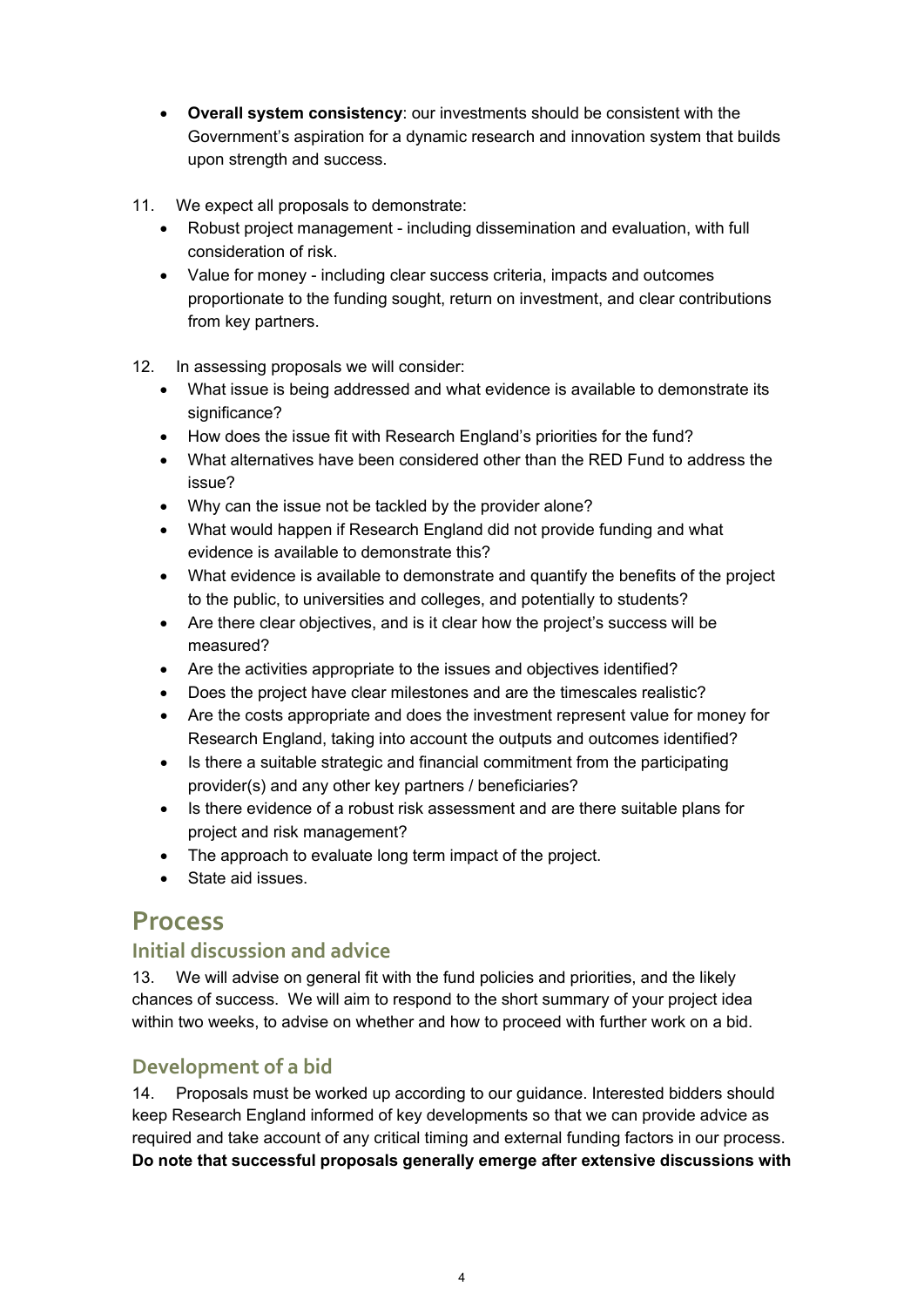**us, and our templates must be used for submission of bids.** For bids of up to £500k, we would not expect the level of detail provided in bids for larger sums of funding.

15. Our bidding template must be used for formal bids when submitting for final assessment. Bids will initially be considered by the Research England Executive to ensure that key points in the development of the bid have been addressed. Once we are content with the bid, it will proceed for consideration by the Executive Chair, RED Fund Panel or Research England's Council depending on amount of funding requested and potential risk. We will write to bidders to advise them of recommendations and decisions.

16. The table below shows the routes of approval for all project proposals invited to proceed to full bid:

| <b>Funding thresholds</b> | <b>Approval route</b>                                                                                            |
|---------------------------|------------------------------------------------------------------------------------------------------------------|
| Bids up to £500k          | Executive Chair approves/declines on the<br>basis of advice from the Research<br><b>England Executive Group.</b> |
| Bids of £501k to £5M      | Fund Panel recommendation to the<br><b>Executive Chair</b>                                                       |
| Bids above £5M            | Research England Council decision<br>based on advice from the Fund panel.                                        |

17. Scrutiny at these levels ensures appropriate oversight over processes, including: ensuring broad consistency in treatment across providers and proposals; fit with the fund's priorities and policies; and the reasonableness of financial and investment cases. This process also helps to identify any areas for amendment or further work, and propose additional terms and conditions before the final decision to fund or not is made.

18. We will take account of risk and may escalate bid assessment to the higher approval route and/or add additional terms and conditions or monitoring requirements to manage higher risk projects.

# <span id="page-4-0"></span>**Funding and finance**

19. There is no set amount for our investment in each proposal; it will depend on the specific requirements of each bid put to us, our assessment, and the availability of funds. While there is no minimum, we don't envisage bids of less than £100,000 unless we advise otherwise such as through a call for smaller more targeted projects. In cases of such smaller funding requests, we will adopt a lighter touch approach in terms of the business case requirements.

20. Proposals must include a range of investors, including the provider and key partners involved. The balance of investor priorities and hence the investment mix (including Research England's contribution) for different proposals will differ according to requirements.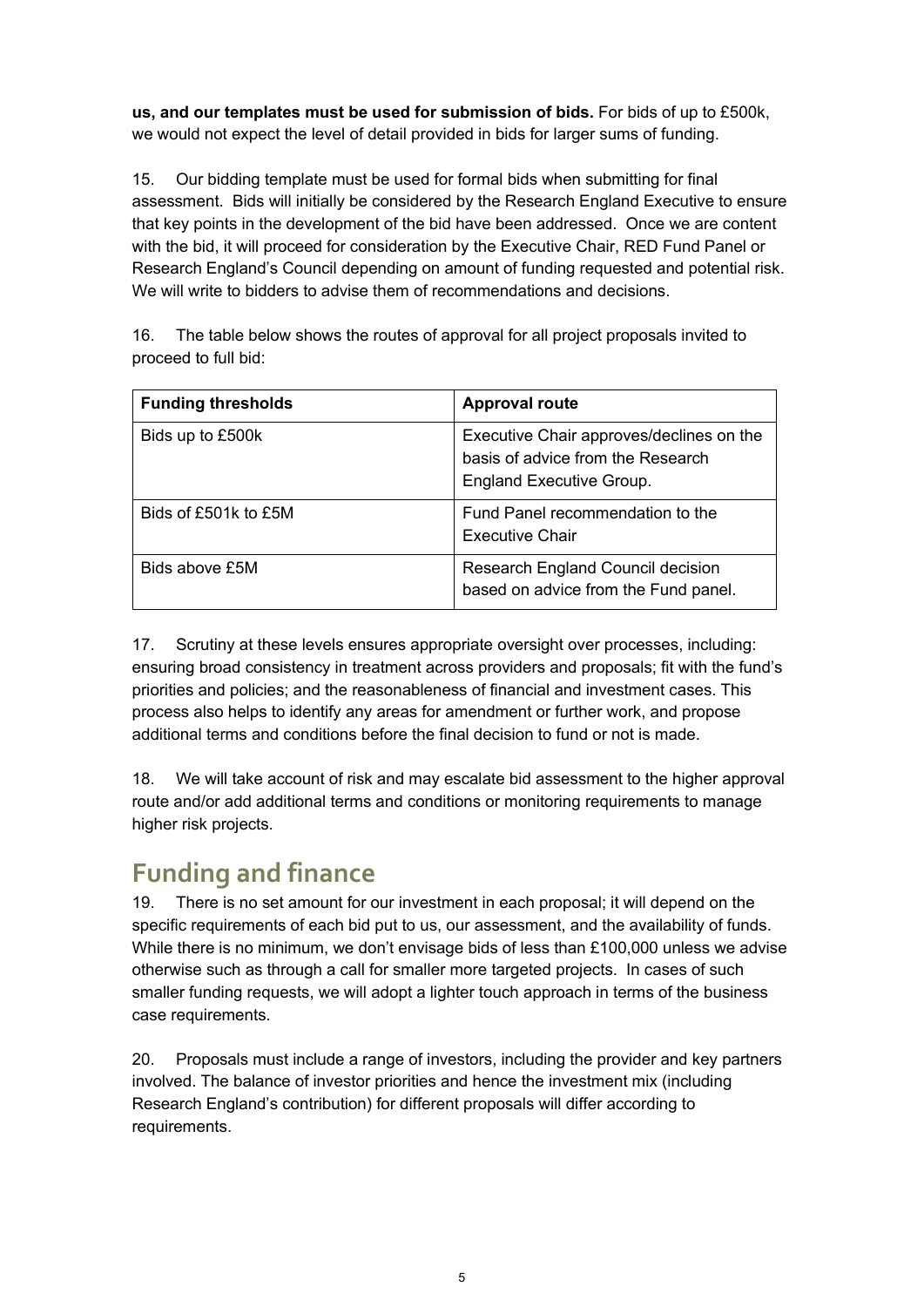21. **Providers must consider the financial sustainability of the activities for which they are requesting funding**. providers should ensure that total costs are reasonable. We may wish to discuss and review costings and full financial information during the assessment process.

### <span id="page-5-0"></span>**Success criteria and project monitoring**

22. Success criteria are target measures that demonstrate what success would look like for the project as a whole. They will be informed by the bid document and include milestones and delivery targets, focused on a few key measures which materialise within the project period and at end of grant reporting. Success criteria will be incorporated into the award letter and we will use them to monitor progress and completion of a project. Long term impact will be captured through a review/evaluation.

23. In line with our general approach in the fund, we tailor our monitoring to the level of risk associated with a project. As a minimum each project will be expected to report annually. A higher risk project will normally require more frequent and in-depth monitoring than a low risk project.

24. Reports of progress against success criteria from the lead provider will form the main focus of monitoring and on this basis we will assess whether the project is on track to be successful. We reserve the right to amend success criteria if a project changes. It is critical that at all times Research England and the providers involved are clear about the terms with which to judge the success of a project. Funding for projects that fail, or are highly unlikely to meet some or all of, their success criteria will be formally reviewed. Should we judge that a project falls into this category then we will discuss recovery options before formalising decisions on a course of action, which includes potential termination of grant.

#### End of grant reporting and assurance

25. We will notify in the award letter the form of assurance and end of grant reporting required, which will be tailored to the associated level of risk.

### <span id="page-5-1"></span>**Project reviews and evaluation**

26. We will expect providers to set out their plans for project reviews, including the approach they will take (such as an independent project evaluation) and timescales. We note that final outcomes of many projects are unlikely to emerge until sometime after our funding ends and indeed possibly after the project is completed (for example, a new building intended to provide research facilities for addressing a particular health problem with industry. Such outcomes will then only become measurable some years after the new build is complete). We would expect though that providers have in place clear policies and procedures to ensure that project reviews including measurement of outcomes are conducted as necessary and that results feed back into development within the provider.

27. We will conduct periodic evaluations of the Fund, and we may wish to conduct audits from time-to-time. We require providers to make available to us their project review information if needed for our evaluations, and to participate in case studies and interviews.